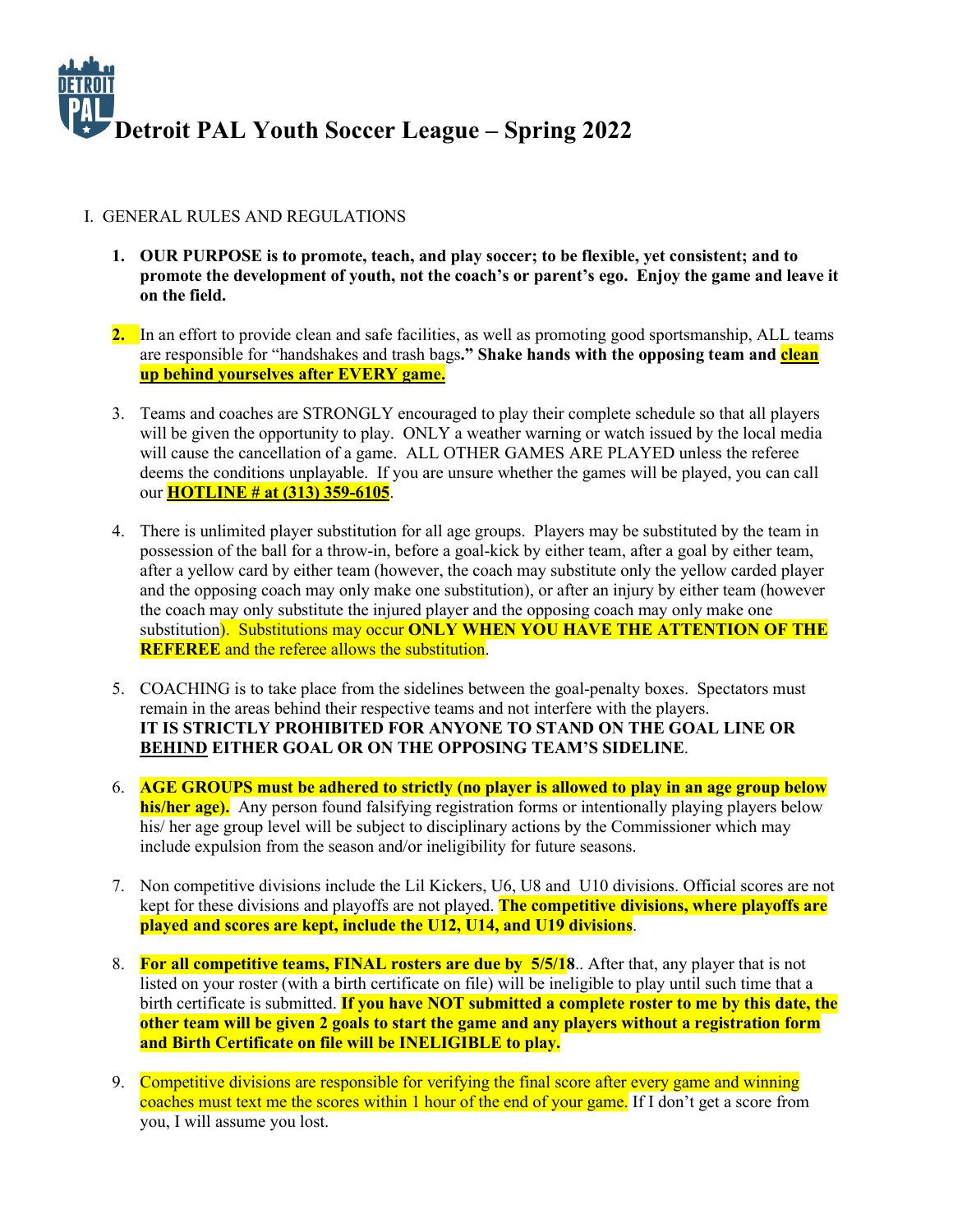

- 10. PLAYERS may only register for and play on one team**. Any team found playing a player who is not registered for that team will forfeit the game in which the infraction occurred**.
- **11.** FORFEITS will occur when there are not enough team players to constitute a "full team" (see specific age group rules for a definition of "full team") FIFTEEN MINUTES FROM THE SCHEDULED KICK-OFF TIME. Games that start late may be shortened by the referee in order to finish on time. **Teams that forfeit 2games will be dismissed from the league.**
- 12. Any team, competitive or non competitive, that wishes to schedule additional games or make up games, must do so on their own. Detroit PAL is not responsible. If additional or make up games are arranged, you must get the approval from the league commissioner for use of the field. For competitive teams only: if a game is cancelled due to inclement weather, before reaching half time, a make up game will be scheduled.
- 13. All games should start and end on time. If the game starts late, for whatever reason, it still must end on time.
- 14. **PARENTAL HARASSMENT AND BAD LANGUAGE towards referees, opposing players or coaches, or your own players or coaches is unacceptable.** Please control your sidelines and make the game more enjoyable for everyone. The game is for the benefit of the children, not the spectators. Coaches will be held responsible for the conduct of their spectators. Teams, coaches, players, and/or parents who continue to violate this rule will face possible ineligibility from future registration, forfeiture of games, expulsion from the league, or other disciplinary actions as deemed necessary.
- 15. The league Commissioner reserves the right to determine the fair application of these rules with regards to any and all league occurrences. TDPYSL rules supercede all other leagues rules and closely follow suggestions offered by US Youth Soccer.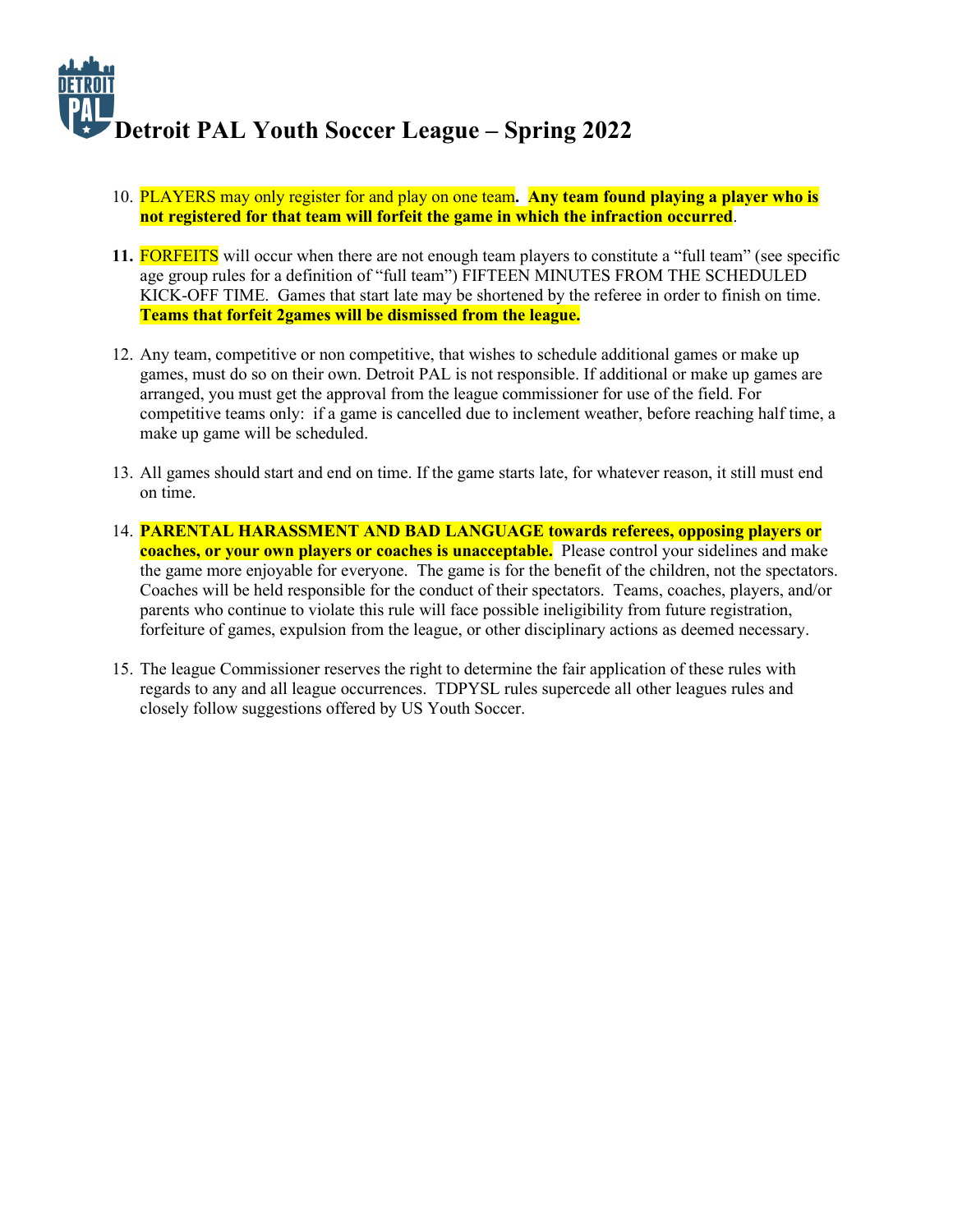

### II. RED CARDS AND YELLOW CARDS

- 1. **PLAYERS OR COACHES issued a Red Card must immediately leave the premises before the game will continue. In addition to the ejection, the player or coach will receive an automatic one-game suspension unless the Red Card is issued for "serious foul play," "violent conduct," or "foul or abusive language."** In that case, an automatic two-game suspension will be levied. Players or coaches receiving an additional Red Card within the seasonal year are suspended from further play until there is a hearing before the T.D.P.Y.S.L. Disciplinary Board.
- 2. COACHES: You may be subject to a Yellow or Red Card for the conduct of your players on the field and sidelines. Coaches and players are also subject to a Red Card or Yellow Card BEFORE or AFTER any game for unacceptable conduct.
- 3. TWO YELLOW CARDS in any one game will equal one Red Card and will result in the same disciplinary actions.

#### III. BAD WEATHER

- 1. In case of a TORNADO WATCH OR WARNING issued by the news media for the Detroit area, games affected (until the watch or warning is lifted) will be automatically canceled. If you are unsure whether the games will be played, call our **HOTLINE # (313) 359-6105.**
- 2. During all other conditions (including rainy or cold weather) games will be scheduled as usual unless the referee on the field deems the conditions unplayable. Teams are responsible for playing all games.
- **3. Games called by the Referee due to inclement weather or darkness during or after half time will be considered complete**. Games called prior to halftime will be replayed from the beginning for play-off eligible teams (see specific age group rules for a definition of "play-off eligible**"). If referee calls game for disciplinary reasons, score at the time the game is called is final.**

#### IV. PLAYER EQUIPMENT

- 1. **All players MUST wear shin guards at all times during the game.** Shin guards are to be worn under the player's socks. Players who are not wearing shin guards must leave the field until the player is properly protected with shin guards.
- 2. Cleats are not required, although if the player chooses to wear cleats THEY MUST BE SOCCER CLEATS. Football and baseball cleats are prohibited. (Football and baseball cleats have a "toe" cleat which is dangerous to other soccer players).
- 3. GOALKEEPERS must wear different colors from those worn by other players to identify him/herself as the goalkeeper.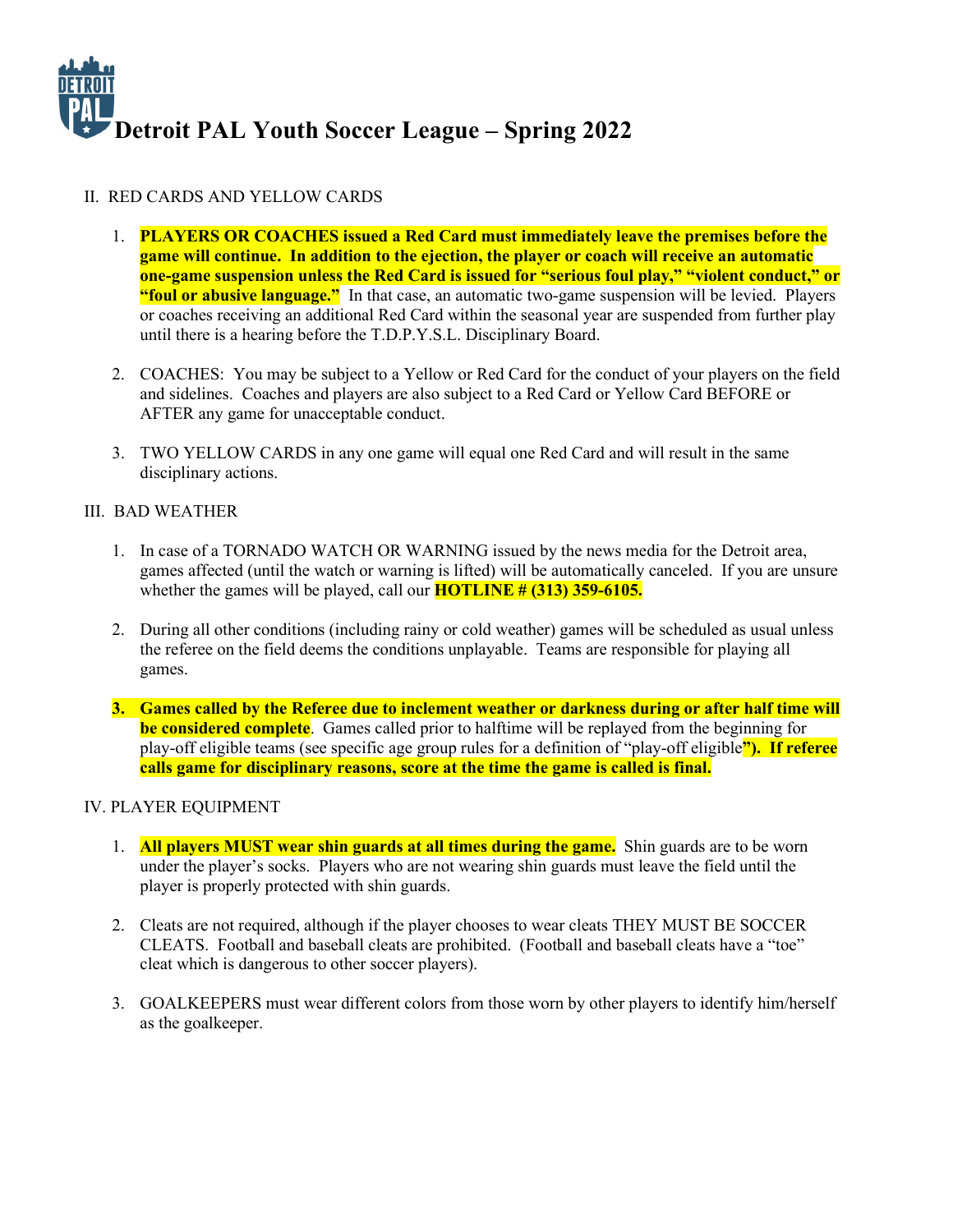## **Under-6**

## **1. Teams play 4 vs. 4.**

- 2. A "full team" will require at least 2 players. (If only 2 players show up from one team it is suggested that both teams play with only 2 players).
- **3. Games will be played in four quarters of eight minutes each.**
- 4. Teams will play with a size 3 ball.
- 5. There are **no goalies and NO REFEREES**. The head coach from each participating team will serve as the game official
- 6. Players may stand anywhere on the field during play.
- 7. Offsides IS NOT enforced.
- 8. All free kicks are indirect.
- 9. All players must play at least 50% of the game. (Teams with more than 6 players must make every effort to play all players equally, regardless of the score of the game.)
- 10. A foul throw-in will be retaken by the offending player.
- 11. TEAMS AND COACHES must line-up and shake hands after the game.
- 12. No scores or standings are kept for this division. Coaches should use their time with their players to teach rules, respect for opponents, and a love for the game!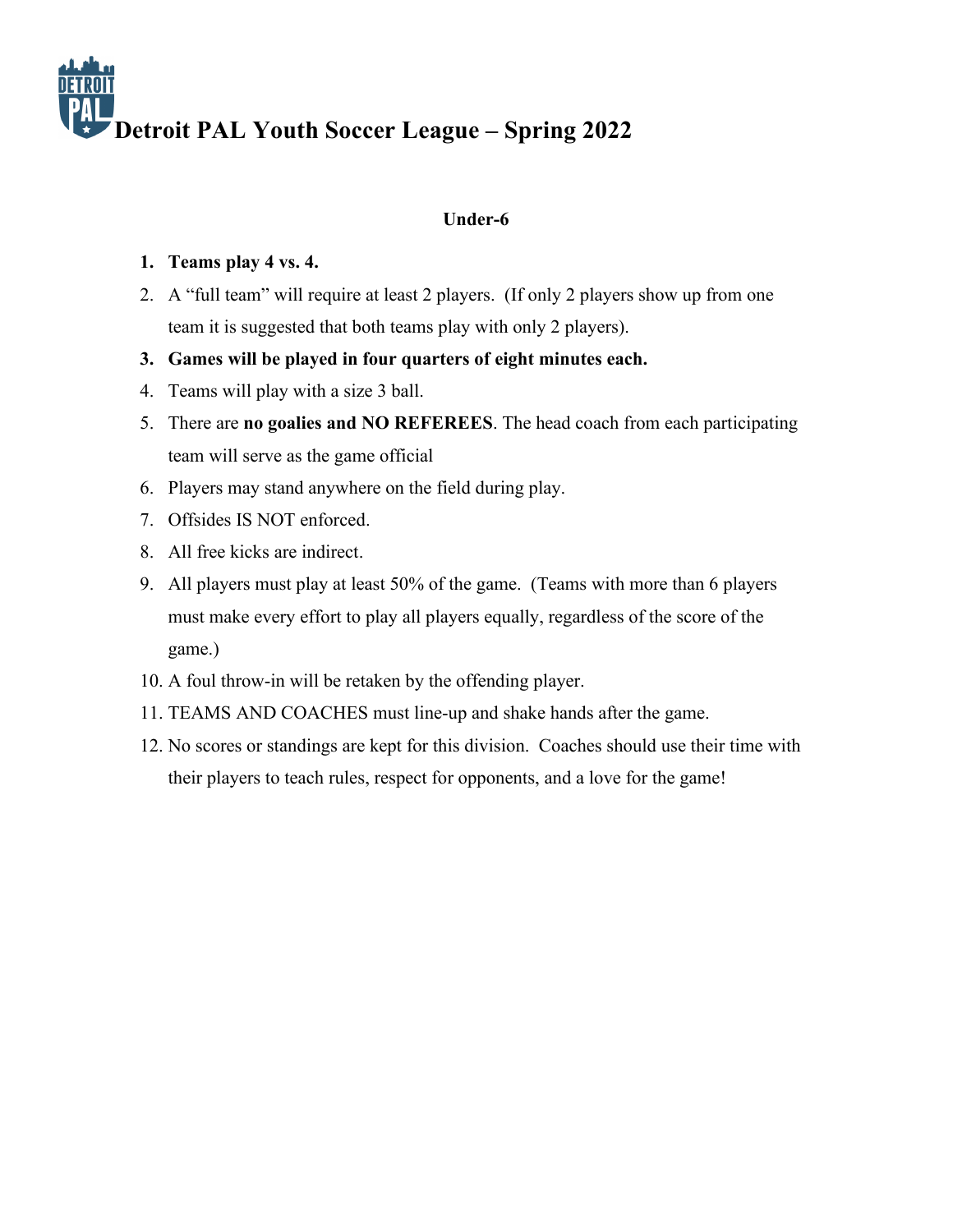

### **Under-8**

- 1. Teams play 5 vs. 5.
- 2. A "full team" will be considered at least three players.
- **3. There are no goalies.**
- 4. There is 1 referee
- **5. Games will be played in 4 quarters of 12 minutes each.**
- 6. Teams will play with a size 3 ball.
- 7. Offsides IS NOT enforced.
- 8. All free kicks are indirect (there are no penalty kicks in this division).
- 9. All players must play at least 50% of the game. (Teams with more than 8 players must make every effort to play all players equally, regardless of the score of the game).
- 10. A foul throw-in will be retaken by the opposing team.
- 11. Coaches should NOT "run up" the score. Play less advanced players, take a player off the field, or tell your team they must complete a number of passes before they can score. There are lots of ways to allow for fun and challenging soccer without "running up" the score.
- 12. TEAMS AND COACHES must line-up and shake hands after the game.
- 13. No scores or standings are kept for this division. Coaches should use their time with their players to teach rules, respect for opponents, and a love for the game!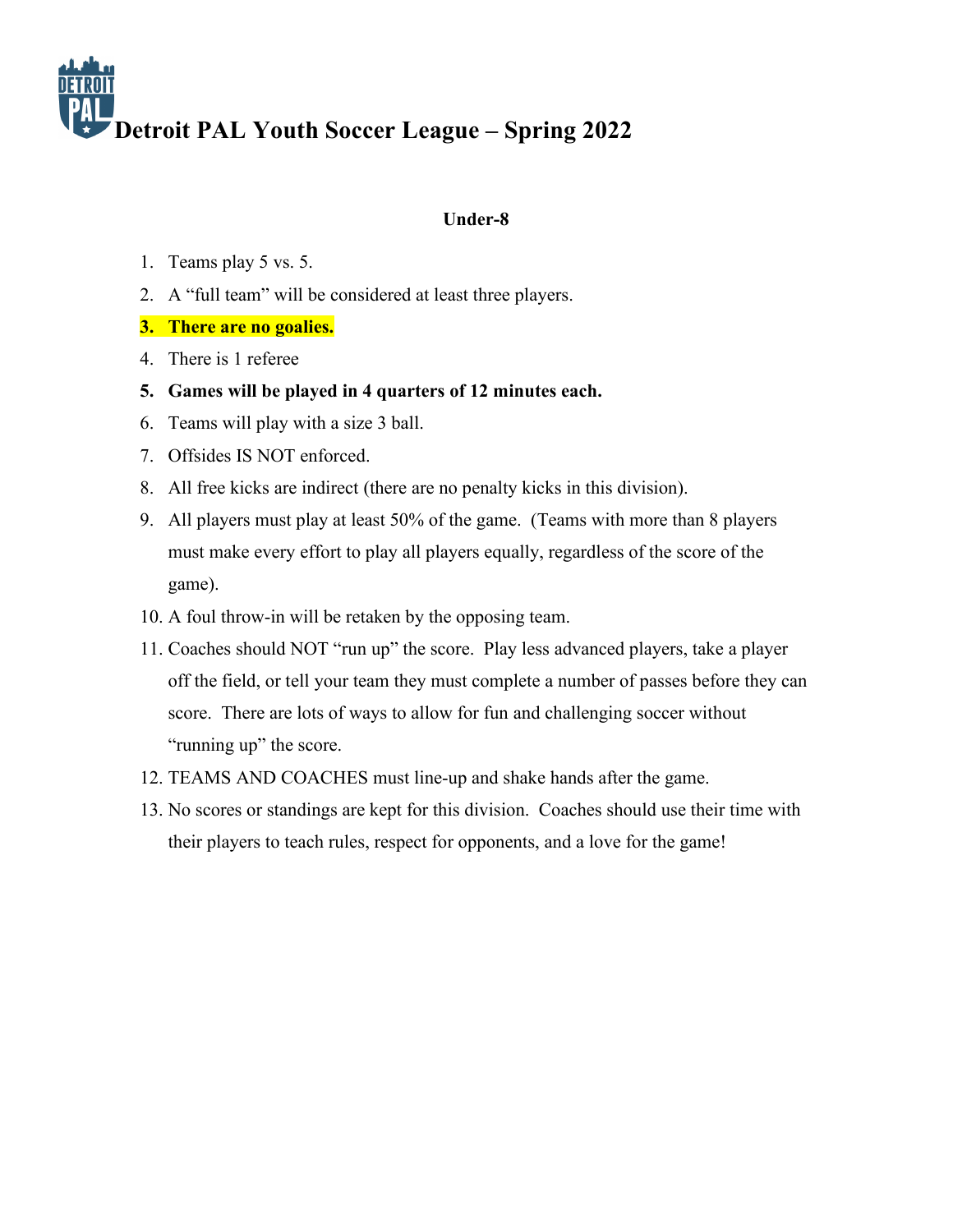## **Under-10**

- 1. Teams play 7 vs. 7.
- 2. A "full team" will be considered at least 4 players.
- 3. One player will be the goalie.
- **4. There is 1 referee**
- 5. Games shall be played in two halves of twenty-five minutes each.
- 6. Teams will play with a size 4 ball.

## **7. Offsides IS NOT enforced.**

- 8. All players must play at least 50% of the game. (Teams with more than 12 players must make every effort to play all players equally, regardless of the score of the game.)
- 9. A foul throw-in will be awarded to the opposing team. (ONLY 2 ATTEMPTs)
- 10. Coaches should NOT "run up" the score. Play less advanced players, take a player off the field, or tell your team they must complete a number of passes before they can score. There are lots of ways to allow for fun and challenging soccer without "running up" the score.
- 11. TEAMS AND COACHES must line-up and shake hands after the game.
- 12. Coaches should use their time with their players to teach rules, respect for referees and opponents, and a love for the game!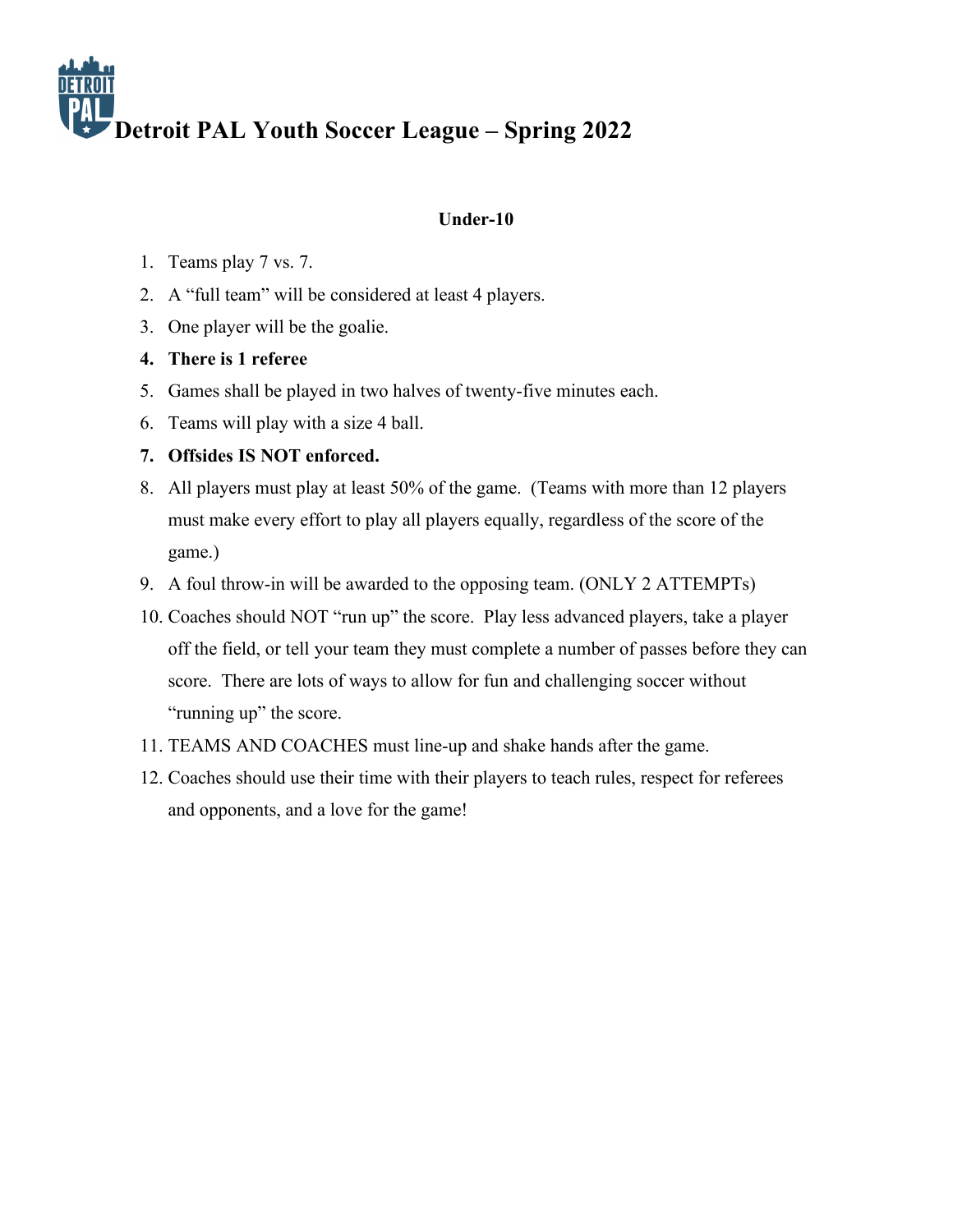# **Under-12**

- 1. Teams play 9 vs. 9.
- 2. A "full team" will be considered at least 6 players.
- 3. One player will be the goalie.
- 4. There will be at least 2 referees
- 5. Games shall be played in two halves of thirty minutes each.
- 6. Teams will play with a size 4 ball for Under-12
- 7. ALL OFFSIDES SHALL BE ENFORCED.
- 8. All players must play at least 50% of the game.
- 9. A foul throw-in will be awarded to the opposing team.
- 10. Coaches should NOT "run up" the score. Play less advanced players, take a player off the field, or tell your team they must complete a number of passes before they can score. There are lots of ways to allow for fun and challenging soccer without "running up" the score.
- 11. TEAMS AND COACHES must line-up and shake hands after the game.
- 12. Scores and standings will be kept for this division.
- 13. PLAY-OFF ELIGIBLE TEAMS will be ONLY those teams who have submitted a birth certificate for all registered players. **Play-off seeds will be determined by the league Commissioner according division record after 6 weeks..** .
- 14. Coaches should use their time with their players to teach rules, respect for referees and opponents, and a love for the game.